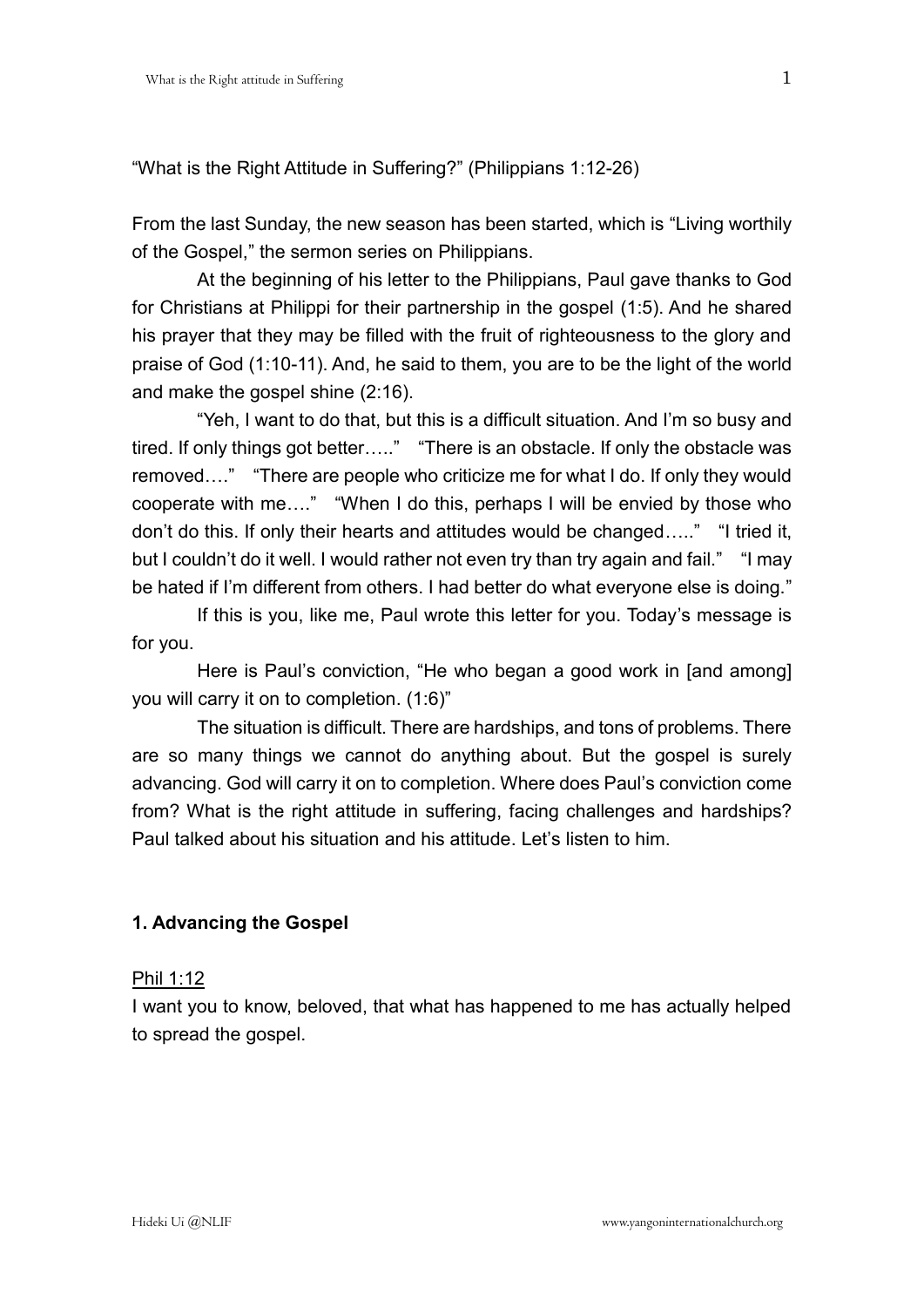"The traditional view has been that Paul wrote Philippians from imprisonment in Rome, sometime after the beginning of Paul's imprisonment recorded in Acts 28." 1

Christians in Philippi also heard and knew that Paul was imprisoned. Paul wrote to them and let them know how he was doing.

What he wrote was not how difficult and inconvenient his life in prison was. Nor was it the physical pain and emotional humiliation he was experiencing. And of course it wasn't his grudges and complaints against Roman soldiers and hostile Jews.

What he wanted them to know was that his imprisonment had been used for the advancement of the gospel.

One thing is that he himself was sharing the gospel there in prison. And some people started to believe in Jesus as a result.

## v.13

so that it has become known throughout the whole imperial guard and to everyone else that my imprisonment is for Christ.

The guards kept watch over Paul day and night, 24/7. They were always watching what Paul was doing, and they heard all that Paul had spoken. Gradually they understood Paul. "Oh, this guy is in prison, because of his faith in Christ. He is in chains, because he'd been preaching the gospel. And he is still talking about it! He must be crazy, or it must be true…" Now, not only palace guards, but all other people also heard the gospel through Paul. Even some of those who belong to Caesar's household started to believe in Jesus (4:22). The gospel is surly advancing because he is in prison.

Not only that, but also something more extraordinary is happening.

# v.14

1

and most of the brothers and sisters, having been made confident in the Lord by my imprisonment, dare to speak the word with greater boldness and without fear.

<sup>1</sup> Children's Ministry resource Bible, Thomas Nelson Publishers, 1993, p407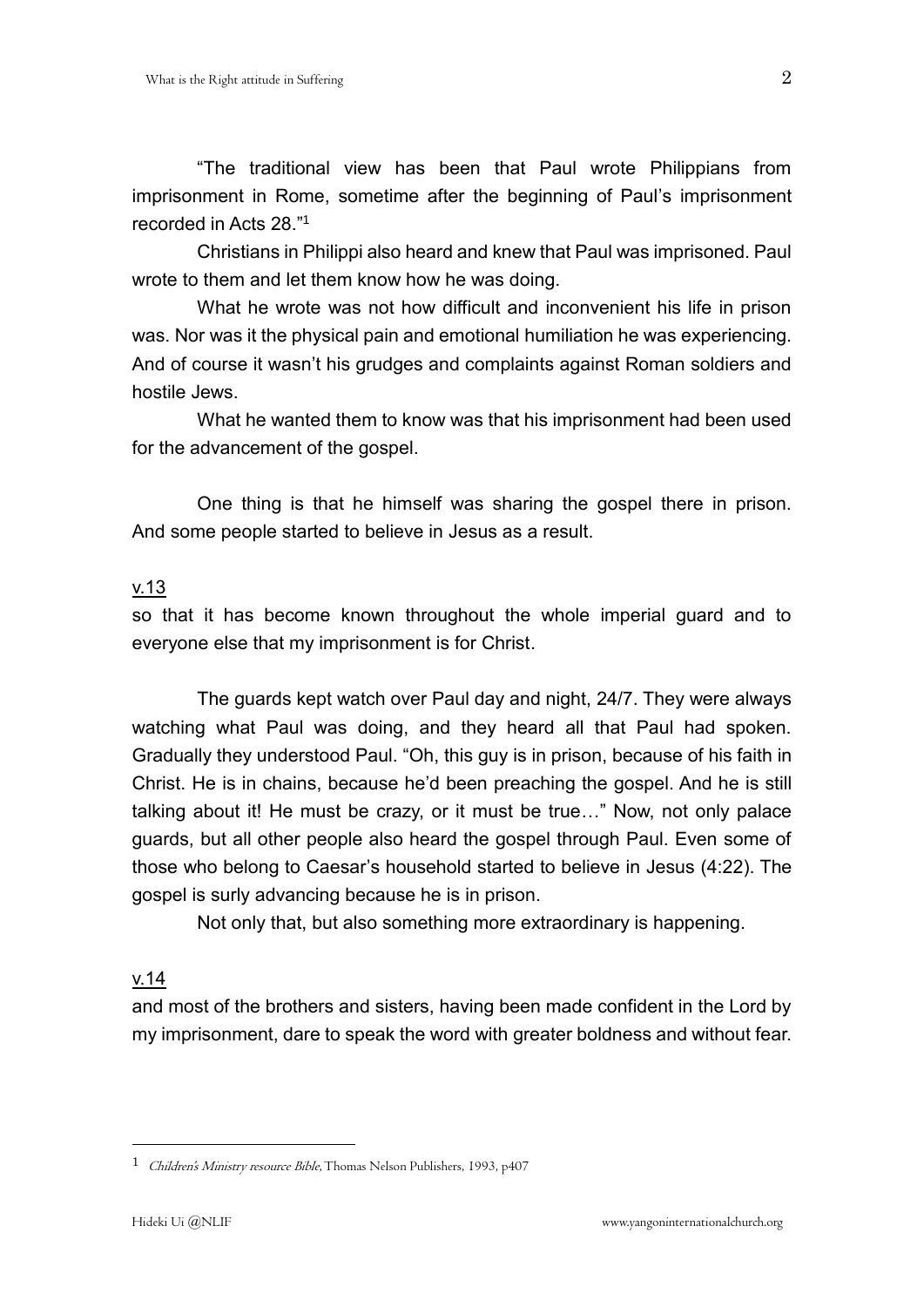It is not just Paul alone who speaks the word of God, but other Christians are also boldly sharing the gospel, so the Word of God is spreading through them. And it is not just apostles and elders but most of the brothers and sisters who share the Word of God. Were they always active in sharing the Word of God? No, they weren't. But because of Paul's imprisonment, they have been made confident in the Lord, and started to speak the Word boldly without fear.

When Paul freely visited places and preached the Word of God, they used to just listen to him. But now that Paul was imprisoned, they received great confidence and the Word of God started to move actively in them. It sounds weird, right?

Sometimes we are too busy asking God to bless our plans for him, to listen to him and let him do his work in us and through us. We humans think if the situation become ready, if we have no restriction and work freely in good environments, then we will have a good result. So we become busy in preparing and arranging the environment. We think, "When that restriction is cleared, the issue is solved then I will do it. While there is this obstacle and this problem, there is no way it will succeed. So let's pray and I will wait until the situation gets better."

But Paul says something totally opposite. "Because of my chains, most of the brothers and sisters in the Lord have been encouraged to speak the word of God more courageously and fearlessly. (v14)" The very imprisonment of Paul brought the advancement of the gospel. It's a good lesson for us that sometimes ideas of man and what God does are very different.

### vv.15-17

Some proclaim Christ from envy and rivalry, but others from goodwill. <sup>16</sup> These proclaim Christ out of love, knowing that I have been put here for the defense of the gospel: <sup>17</sup> the others proclaim Christ out of selfish ambition, not sincerely but intending to increase my suffering in my imprisonment.

Not everyone spoke the Word of God with the same motives. Some spoke it from envy and rivalry, but others from goodwill. Some spoke out of love, but others out of selfish ambition, intending to increase Paul's suffering in prison.

Paul knew some people intended to stir up trouble for him while he was in prison, but Paul didn't see this situation negatively.

# v.18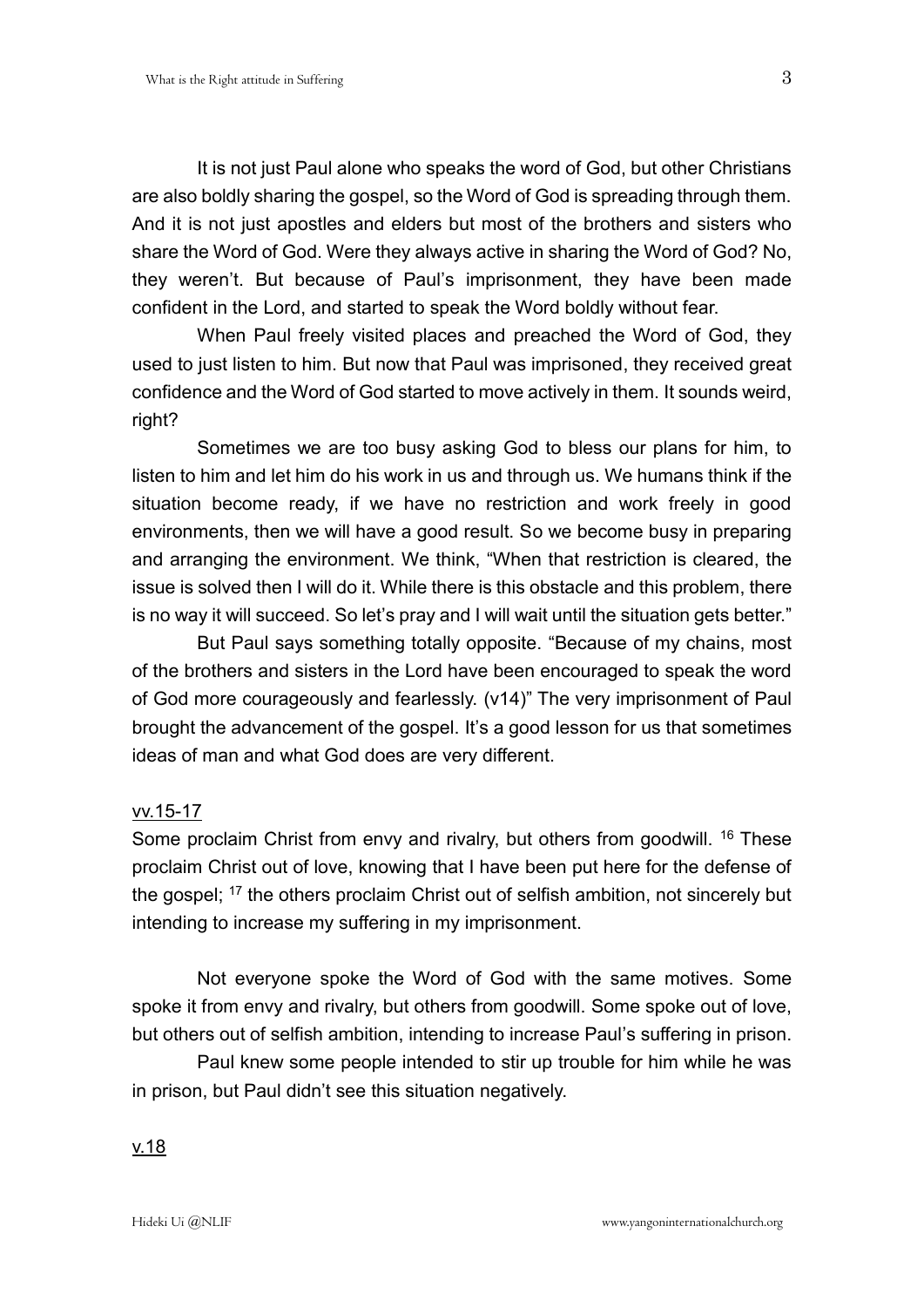What does it matter? Just this, that Christ is proclaimed in every way, whether out of false motives or true; and in that I rejoice. Yes, and I will continue to rejoice.

Paul says, "Some people intend to increase my suffering, but Christ is still proclaimed in this situation. So because of this I rejoice. I think this situation will continue for a while. So I will continue to rejoice, because Christ is preached."

Please don't misunderstand. Envy and rivalry are not good virtues. Paul calls them the works of flesh, sinful nature (Gal 5:19). Of course, making someone suffer cannot be a good deed. Even if that action produces a good result, the action itself can never be seen as good and right.

Here what is important for Paul is not in what situation he is placed, but that Christ is preached; not how others see him, think of him and treat him, but what matters is that Christ is testified and the Word of God is spoken.

## **2. Living out who you are in Christ**

#### vv.19-21

for I know that through your prayers and the help of the Spirit of Jesus Christ this will turn out for my deliverance. <sup>20</sup> It is my eager expectation and hope that I will not be put to shame in any way, but that by my speaking with all boldness, Christ will be exalted now as always in my body, whether by life or by death.  $21$  For to me, living is Christ and dying is gain.

The gospel is advancing. That is Paul's joy. Where does this sense of values come from? This comes from his identity. What is his identity? To live is Christ. He says "this is me: I have been crucified with Christ and I no longer live, but Christ lives in me. (Gal 2:20)" So his desire is that Christ will be exalted in his body (v.20). And he explains "You do not belong to yourself, for God bought you with a high price. So you must honor God with your body. (1 Cor 6:19-20)"

I have seen a movie called "English Patient." It's an old, plain, low-key movie. I don't think many people have seen the movie.

A man went into a desert in search for help, as his girlfriend had been injured and was waiting for him in a cave. In the pitch-dark cave, under a flashlight, she started to write in her diary her thoughts as she just waited for him, unable to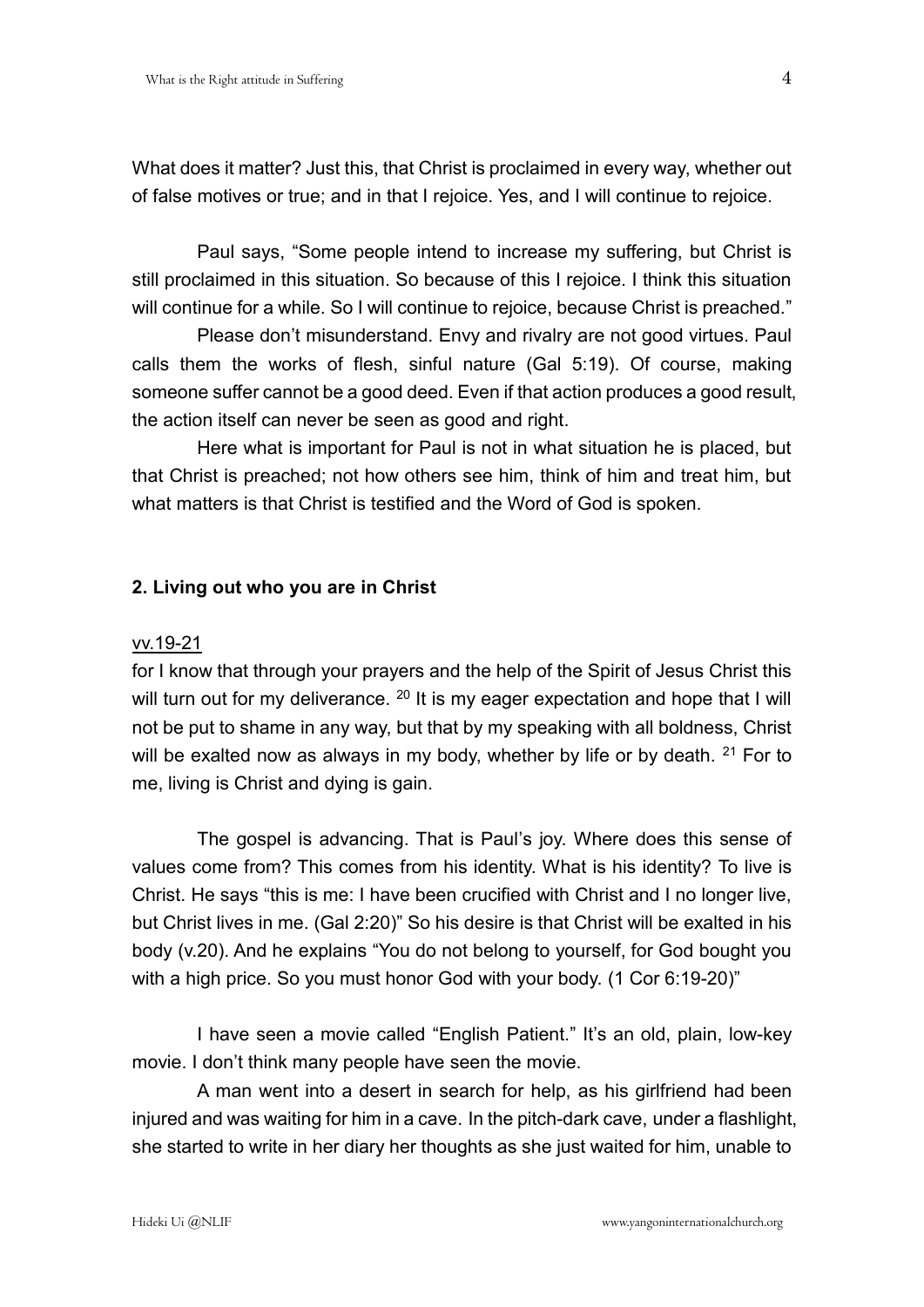do anything else. As days just passed, the light of the flashlight became weaker. She thought, "The battery is almost gone. This may be the end. What a happy person I am that I can just think about you day and night."

She didn't consider herself as an unfortunate injured person. She didn't see herself as a miserable person in such a hopeless situation in derkness. In that hardship, in the pitch darkness, her identity was a beloved, a person who loves. She was there as a beloved, a person who loves, regardless of her situation and condition.

For us, Christians, the right attitude in suffering is, don't give up being who you are in Christ, live out who you are in Christ in every possible way.

Remembering my identity, who I am. By remembering "To live is Christ," my identity will become clearer and I can own "who I am" more and more. If I am not careful, I tend to forget it, be overwhelmed by the surrounding circumstances, be influenced by the words of others, and lose sight of who I really am. If you lose yourself, you have no joy.

We must live true to ourselves regardless of circumstances, the attitudes of others. To live is Christ. The word "Mission," when written in Japanese, is written as "how to use life". Why was life given? So that Christ will be exalted through me. That is why I am here, why you are here. That is why I was given life, why you were given life.

When we think of this, we will come to know what is the best thing to do in each situation we are in.

### **3. Advancing the growth of the community's faith**

#### vv.21-26

For to me, living is Christ and dying is gain.  $22$  If I am to live in the flesh, that means fruitful labor for me; and I do not know which I prefer. <sup>23</sup> I am hard pressed between the two: my desire is to depart and be with Christ, for that is far better; <sup>24</sup> but to remain in the flesh is more necessary for you. <sup>25</sup> Since I am convinced of this, I know that I will remain and continue with all of you for your progress and joy in faith, <sup>26</sup> so that I may share abundantly in your boasting in Christ Jesus when I come to you again.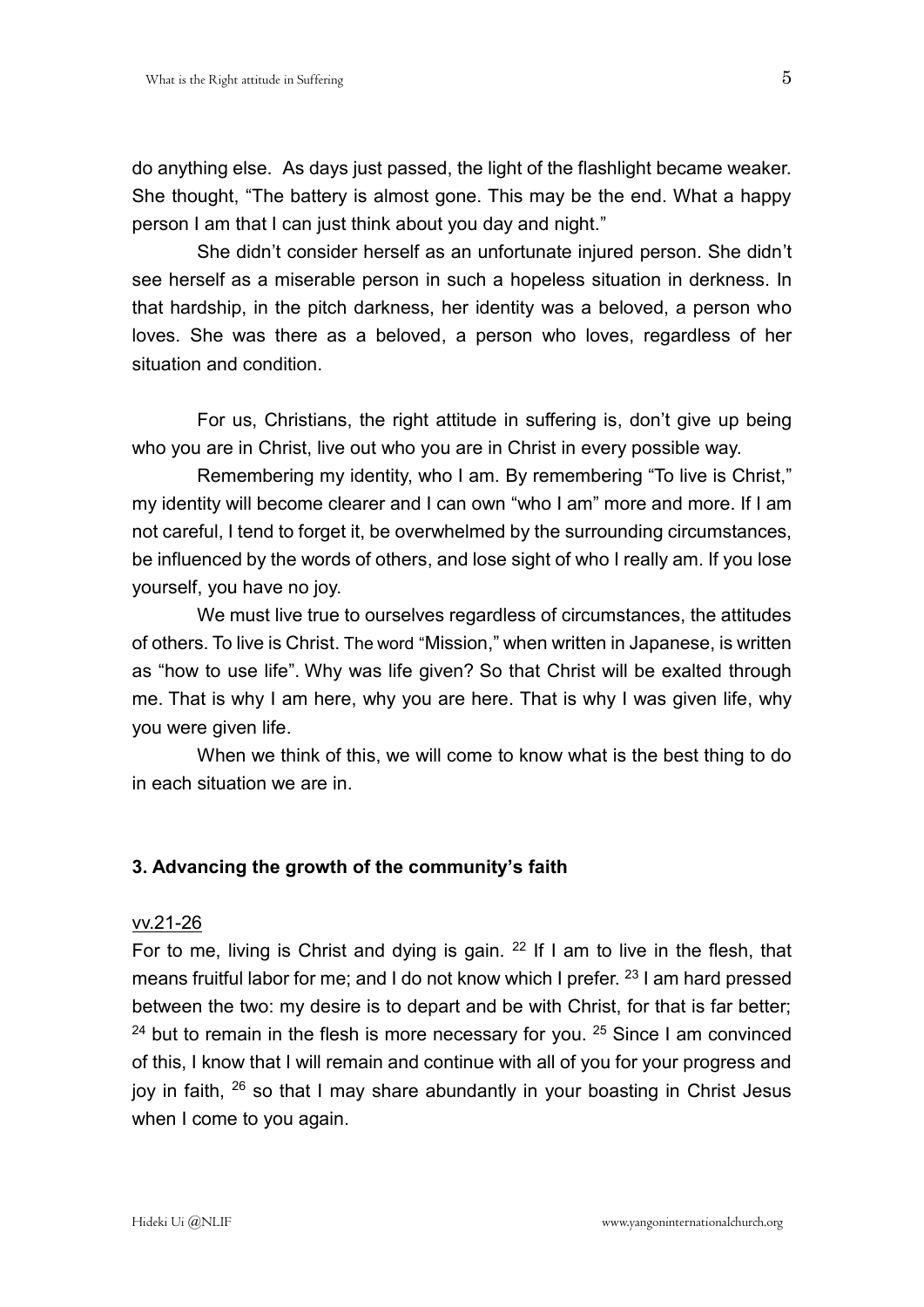Paul said "To live is Christ" and continued right after that, "To die is gain."

The word "death" has a negative feeling. The separation from the loved ones. Succumbing to disease. And probably there is also fear of the unknown world. But Paul says death is not "to lose" but "to gain." He says it is far better than to live, even he desired to die.

If we think of the situation in which Paul was placed, we can understand why he says, to die was far more desirable than to survive on the earth.

Death is the end of his life on the earth. It's the end of the time he lives with his physical body. In other words, it's the end of all his pains and suffering he experiences because he has a physical body. Paul was in chains in prison at that time. And he had been imprisoned, been flogged, and been exposed to death so many times up to that point. He labored, toiled, and has often gone without sleep. He has known hunger and thirst, and has often gone without food. He has been cold and naked (2 Cor 11:23-27). Death, for Paul, is the day of deliverance from all these sufferings.

Death is the day of victory when he finishes the race of faith, and receives the crown of righteousness (2 Tim 4:8). That is the day when salvation is completed, when the body of death is removed and the glorious body is given (1 Cor 15:52).

And death is the day of celebration when he will meet his beloved Christ face to face.

So he says, "My desire is to depart this life and be with Christ, which is far better than living in this physical body on the earth."

If he just thought about himself, death was far more desirable for him. But he had another important thing. That was the wellbeing of Christians in Philippi. They needed Paul for their progress and joy in faith.

He was torn between the two thoughts. If he just thought of his own benefit, to die was gain for sure. But if he thought of Philippian Christians' faith and joy, it was more necessary for him to remain in the body. To choose one means to sacrifice the other. What did he do?

Finally, he came to the conclusion. If I remain in the body, that will help their progress and joy in the faith. That's for sure. Convinced of this, he was determined, "As long as the Lord permits, I will remain in this body, instead of going to heaven soon to receive the crown of righteousness. I will continue to live, not for my own benefit, but for their progress and joy in the faith."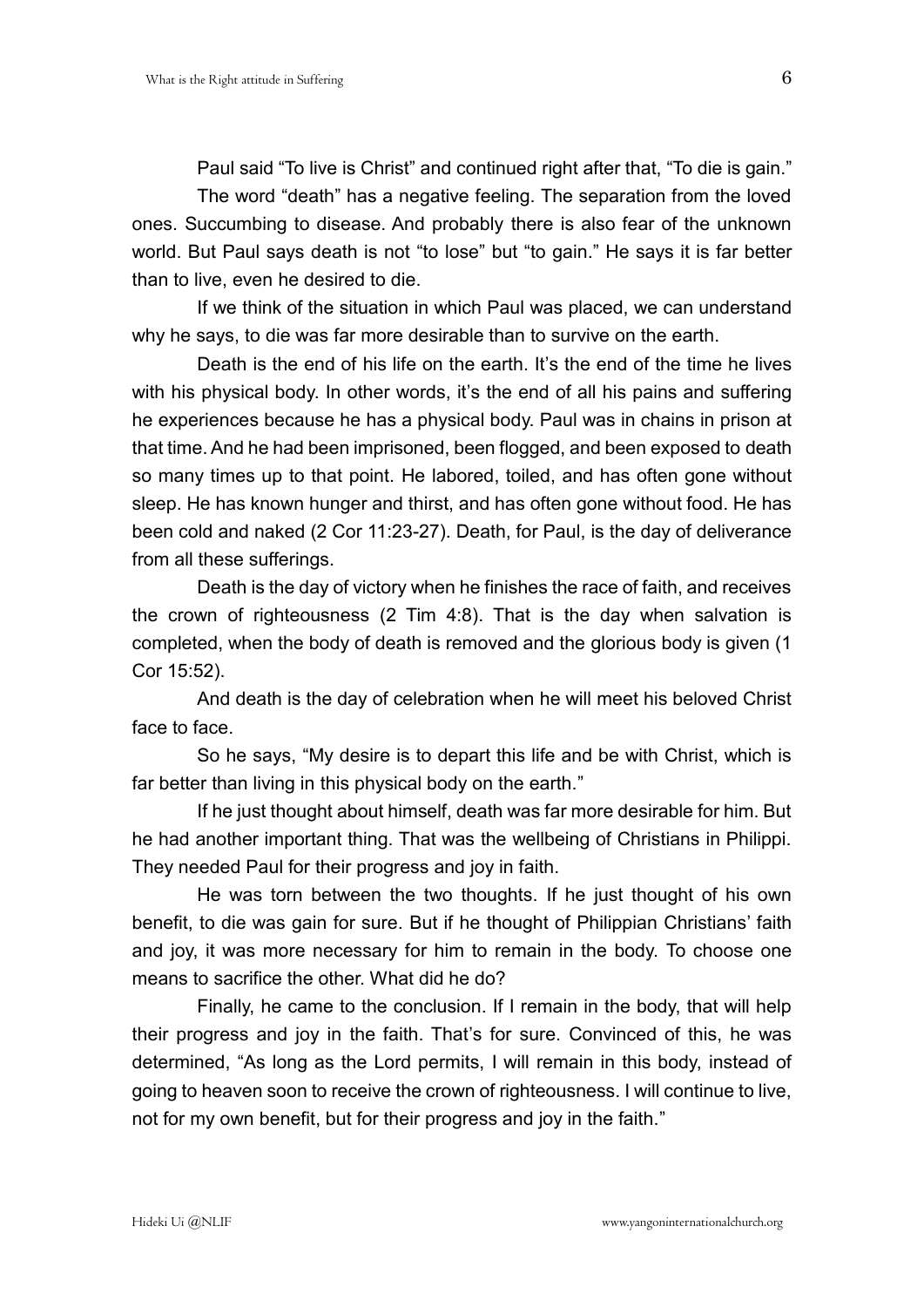He wrote to them, "Brothers and sisters in Philippi, please know that I won't desire death any longer. I will put aside my desire to see Christ ASAP for now. What I desire most is your growth and joy in the faith. For this purpose, I must continue to live. When I imagine the day when I see you face to face, I started to have the power to live. I am excited to just imagine your faith growing to be more and more assured, and you becoming mature attaining to the whole measure of the fullness of Christ. I am filled with courage when I imagine that the gospel will be powerfully advancing through you, and Christ will be exalted all over the world. I thank my God whenever I remember you. What a joy to know all of you, such wonderful people! Every time I pray for you all, I am filled with joy. There is no greater honor for me to be used for your progress in the faith."

Can you imagine how much the Philippians were encouraged when they read this letter? The Word of God gives us the same encouragement for us, too.

## **4. Magnifying Christ in your body**

In v.20, Paul talks about his mission, the purpose of life. "Christ will be exalted now as always in my body, whether by life or by death."

The part is translated in NKJ, "Christ will be magnified in my body." We are a magnifying glass to amplify how wonderful Christ is.

Before I didn't need glasses. But now, without glasses, I can't read small letters. When I receive a message on my phone outside, I have to open my bag and put out a case and put on glasses because I can't read it without glasses! That's terrible!

We Christians are like glasses to help others to see Christ clearly. Hearing of Christ, people can't understand what it means. Even when they hear the Word of God, it is kind of blurred, they can't get it. But because of us, they can see Christ.

Of course, it doesn't mean that Christ is so small that we humans need to enlarge him. He is greater than anything in this world. But for those who haven't believed in Christ and accepted Him, he seems so small and blurred, ununderstandable.

It is not that we magnify Christ by force, but what we are doing is to help others to see Christ's original greatness. That is our mission. How can we do that? That depends on each of your gifts, and where you are placed in the society.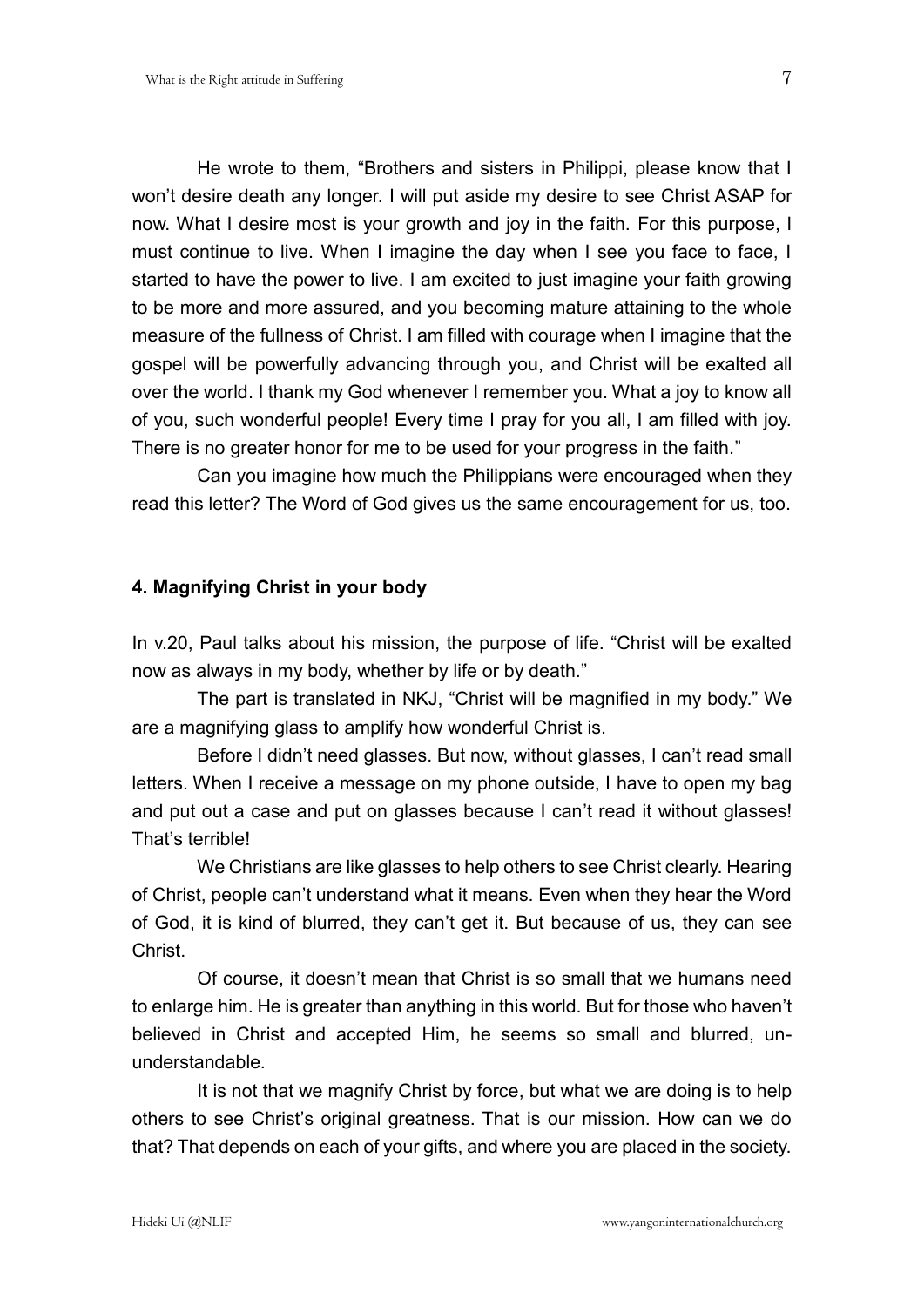But whatever way we use, our common mission is to show Christ to others through our way of life.

Paul said, "Whether by life or by death, it doesn't really matter to me." He could say that, because he was focusing on his mission, to show Christ to people. To live or to die only means to fulfill God's mission. To live without fulfilling His mission is the same as being dead. Even if someone dies to fulfill his mission, his death is not wasted. Only when we use our life for God's given mission, is our life valuable and it will lead to eternal life.

One day when I was taking a walk, I noticed there were some little blue flowers beside the street drain. The water in the drain was dirty, smelly and it was full of rubbish. Nobody wants to look at it carefully. But it doesn't matter for the little blue flowers. They don't care where they are, who look at them or not look at them. But they bloom with all their might because that is who they are.

Even while hanging between life and death, Paul continued to desire that Christ would be exalted in my body whether by life or by death. He knew his mission, and he lived to fulfill the purpose of his life. This gave him this bold conviction, and peace and joy resulted from his conviction.

We are also created, saved and given this life to live so that "Christ will be exalted in our body." When we lose our peace and joy, that is the very moment when we must check if we still have our conviction about this mission, and whether we are still living for it. With one another's prayer support and the help of the Holy Spirit, we will always come back to this conviction of our mission. And we will live today, the day which was given to us to show the greatness of Christ to people. Living worthily of the Gospel.

For Lifenet groups and personal reflections

1. Suppose you were in prison because of your faith in Christ, but were allowed to write anything to people outside. What would you write to them?

2. Think about the opposite of "To live is Christ, to die is gain." With what words would you fill in the blank? "To live is my \_\_\_\_\_\_, \_\_\_\_\_\_\_ is gain."